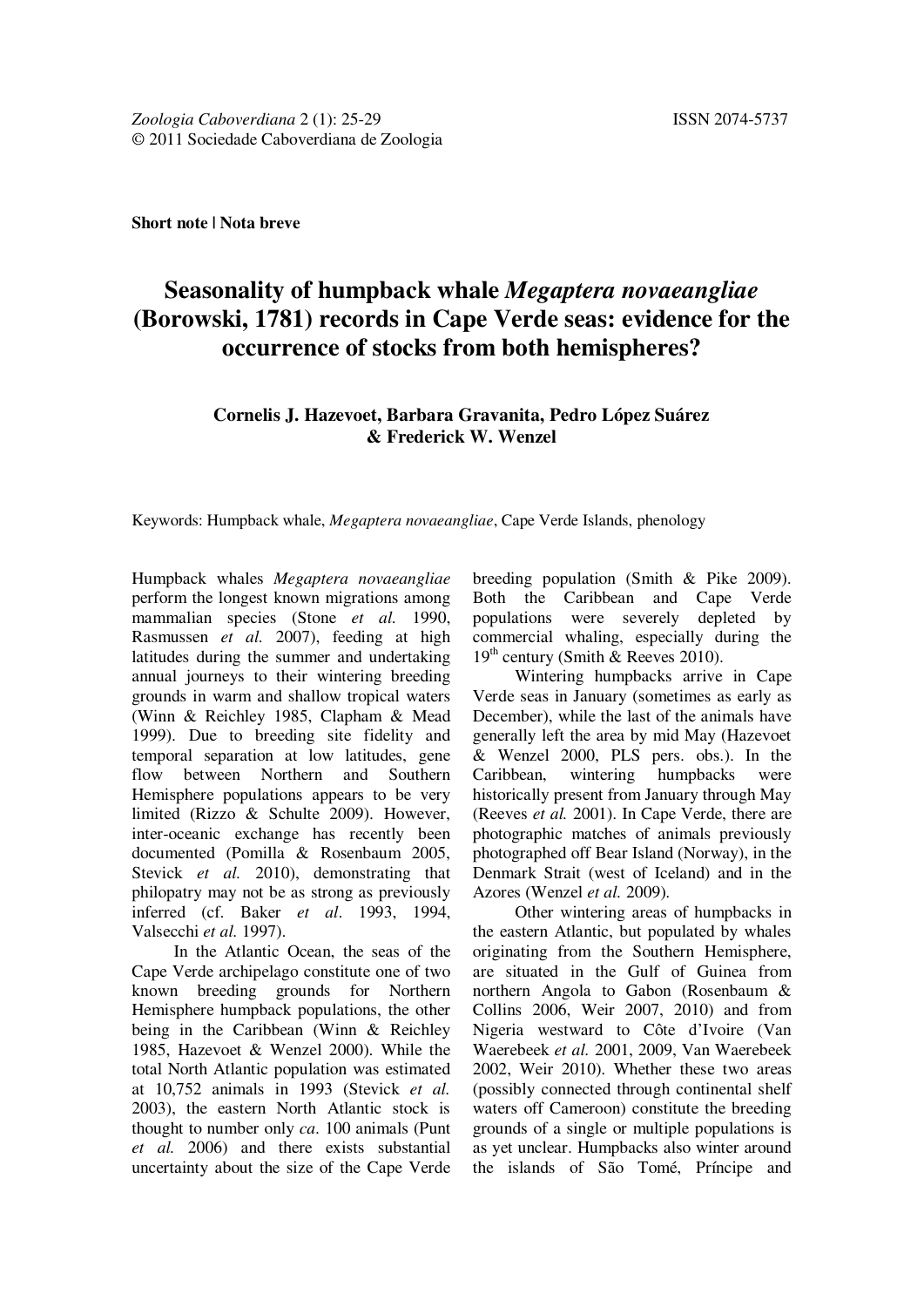Annobón (Weir 2010). Off Angola and Gabon, humpbacks are mostly seen from June to October (Rosenbaum & Collins 2006, Weir in press), but records later in the year are not uncommon, while in the northern Gulf of Guinea off Togo and Benin animals are regularly seen into December (Van Waerebeek *et al.* 2001, Van Waerebeek 2002, Weir 2010). Townsend's (1935) whaling charts show that humpbacks in Cape Verde seas were primarily caught from February to

were from June to September. During the afternoon of 15 August 2010, BG observed an adult humpback whale, accompanied by a small calf, travelling in a

May, while in the Gulf of Guinea catches

westward direction at 16º34,6'N, 22º52,4'W (depth 30-35 m), off Santa Maria along the southern coast of Sal island, Cape Verde Islands (Fig. 1-2). According to local fishermen, more adult humpbacks had been seen in the area during that month. Previously, there was an atypical (i.e. outside of the usual January-May occurrence) record of a humpback in Cape Verde seas at  $16^{\circ}34^{\circ}N$ , 24º23´W (southwest of Sal), 16 July 1993 (Reiner *et al*. 1996). In addition, there are two June records from Cape Verde seas (Table 1). No fluke photos for identification purposes of any of these humpbacks were taken and neither have genetic samples been collected.



Fig. 1-2. Humpback whale *Megaptera novaeangliae*, cow and calf pair, off Santa Maria, Sal, Cape Verde Islands, 15 August 2010 (Barbara Gravanita).

| Date           | <b>Number</b>     | Location         | Source               |
|----------------|-------------------|------------------|----------------------|
|                |                   |                  |                      |
| 12 June 1994   | one (sex unknown) | 15°57'N, 23°42'W | Reiner et al. (1996) |
| 15 June 2003   | cow and calf pair | 16°09'N, 22°54'W | P. López Suárez      |
| 16 July 1993   | one (sex unknown) | 16°34'N, 24°23'W | Reiner et al. (1996) |
| 15 August 2010 | cow and calf pair | 16°34'N, 22°52'W | <b>B.</b> Gravanita  |

Table 1. Records of humpback whales *Megaptera novaeangliae* in the Cape Verde Islands outside of the usual January-May occurrence.

While the records in June possibly involve long staying animals of northern origin, those in July and August do not fit into the known seasonality of Northern Hemisphere humpbacks in Cape Verde. This leaves us with three options: 1) all of these June-August records relate to Northern Hemisphere animals that simply stay longer on their wintering ground than previously

documented, 2) they belong to Southern Hemisphere animals (although June would be rather early for them to have reached that far north), 3) they represent a mixture of animals from both hemispheres, some late, some early.

Other records of humpbacks off West Africa outside the documented seasonality of Northern Hemisphere humpbacks include stranding records from Guinea (Conakry) in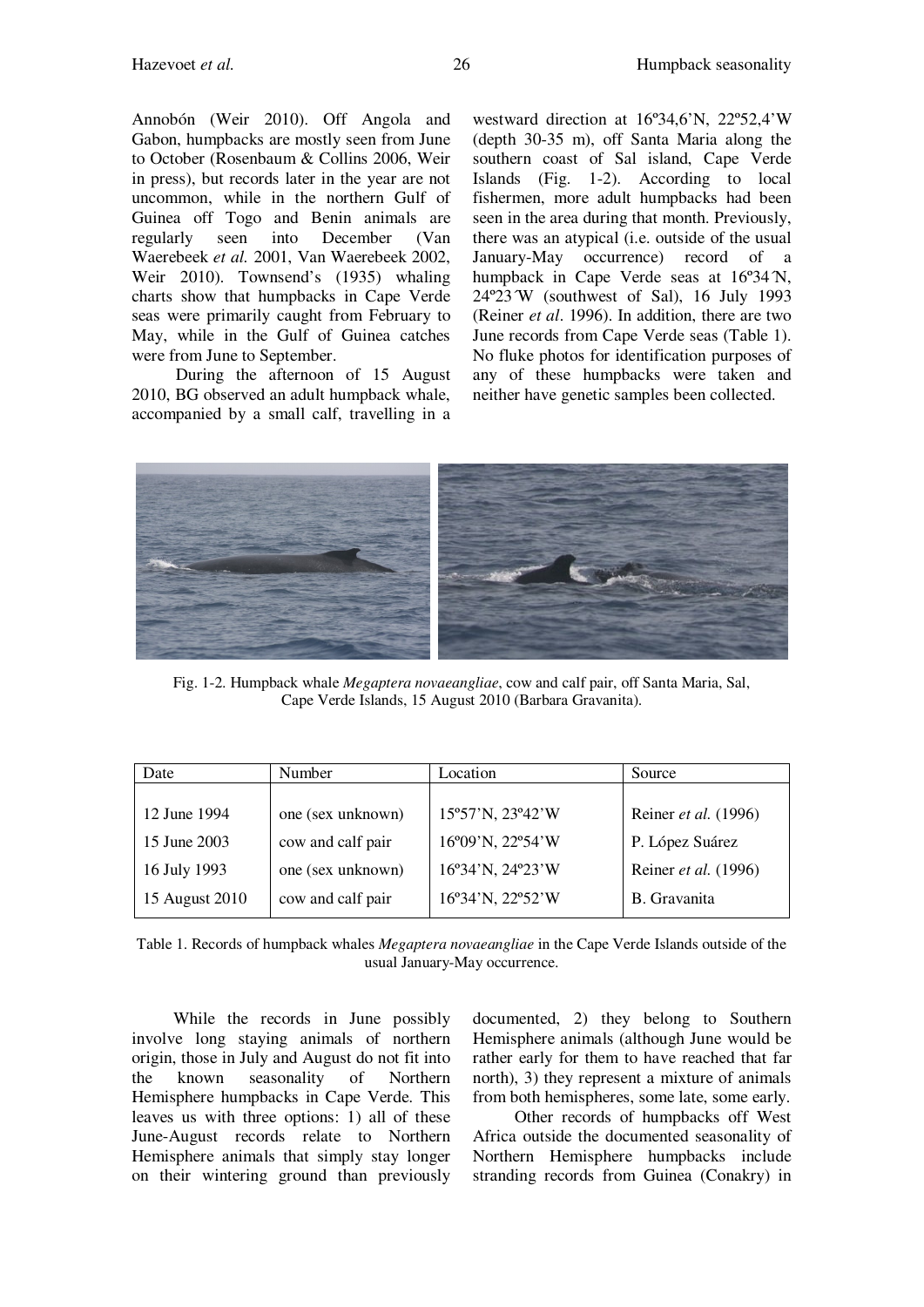July and September and a live sighting *ca.*  24.5 km offshore at 09°19′N, 13°41′W, 1 October 2002 (Bamy *et al.* 2010). In Sierra Leone, humpbacks were seen off York (08º16´N, 13º11´W), 10 September 2010 (Kieranna McCormick *in litt*.) and a cow and calf pair was observed off Orango island  $(11<sup>o</sup>11<sup>N</sup>, 16<sup>o</sup>30<sup>N</sup>)$  in the Bijagós archipelago, Guinea-Bissau, 30 September 2009 (Anonymous 2009). In addition, Slijper *et al.* (1964) mapped several records of humpbacks off West Africa between 10º-20ºN in September, as well as one in October. Perhaps most intriguing is the sighting of two adult humpbacks and a small calf two miles off Puerto Rico  $(27^{\circ}46^{\circ}N, 15^{\circ}43^{\circ}W)$ , Gran Canaria, Canary Islands, 1 October 2007 (Vidal Martin *in litt.*). It should be noted that very little cetacean research has been carried out in the eastern Atlantic between Guinea-Bissau and Côte d'Ivoire and knowledge of species occurrence and species seasonality for this vast area is poor.

Elsewhere in the humpback whale's

## ACKNOWLEDGEMENTS

We wish to thank Vidal Martin and Kieranna McCormick for providing details of their humpback whale observations. We also thank

Caroline Weir for helpfully reviewing the manuscript of this note. Randall Reeves helped in locating a literature reference.

## REFERENCES

- Acevedo A. & M.A. Smultea, 1995. First records of humpback whales including calves at Golfo Dulce and Isla del Coco, Costa Rica, suggesting geographical overlap of northern and southern hemisphere populations. Marine Mammal Science 11: 554-560.
- Anonymous, 2009. Avistamiento de una yubarta o ballena jorobada, *Megaptera novaeangliae*, en las inmediaciones del Parque Nacional de Orango. El Meteoro de Orango (Boletin Informativo del Proyecto de Ecoturismo del Parque Nacional de Orango, Guinea-Bissau) No. 3: 3 (unpaginated).
- Baker, C.S., A. Perry, J.L. Bannister, M.T. Weinrich, R.B. Abernethy, J. Calambokidis, J. Lien, R.H. Lambertsen, J. Urbán Ramírez, O. Vasquez, P.J. Clapham, A. Alling, S.J. O´Brien & S.R.

Palumbi, 1993. Abundant mitochondrial DNA variation and world-wide population structure in humpback whales. Proceedings of the National Academy of Science USA 90: 8239-8243.

- Baker, C.S., R.W. Slade, J.L. Bannister, R.B. Abernethy, M.T. Weinrich, J. Lien, J. Urban, P. Corkeron, J. Calambokidis, O. Vasquez & S.R. Palumbi, 1994. Hierarchical structure of mitochondrial DNA gene flow among humpback whales *Megaptera novaeangliae*, world-wide. Molecular Ecology 3: 313-327.
- Bamy, I.L., K. Van Waerebeek, S.S. Bah, M. Dia, B. Kaba, N. Keita & S. Konate, 2010. Species occurrence of cetaceans in Guinea, including humpback whales with southern hemisphere seasonality. Marine Biodiversity Records 3, e48, doi: 10.1017/S1755267210000436.

range, evidence of geographical (but not temporal) overlap comes from areas in the eastern Pacific Ocean known to be used by wintering humpbacks of northern origin in January-February (Steiger *et al.* 1991, Acevedo & Smultea 1995, Calambokidis *et al.*  2000), e.g. sightings off Cocos Island and Costa Rica in August (Acevedo & Smultea 1995), sightings (matched by photoidentification to feeding grounds off the Antarctic Peninsula) off Central America in August and September (Rasmussen *et al.*  $2007$ ) and  $19<sup>th</sup>$  century catches in the Golfo de Panamá in July to September (Best 2008).

In order to settle the assertion that humpbacks of Southern Hemisphere origin may sometimes wander as far north as the Cape Verde Islands, as well as the possibility of Northern Hemisphere humpbacks occasionally staying longer at their wintering grounds (and travelling further south) than documented so far, photo-identification matches or genetic evidence will be required.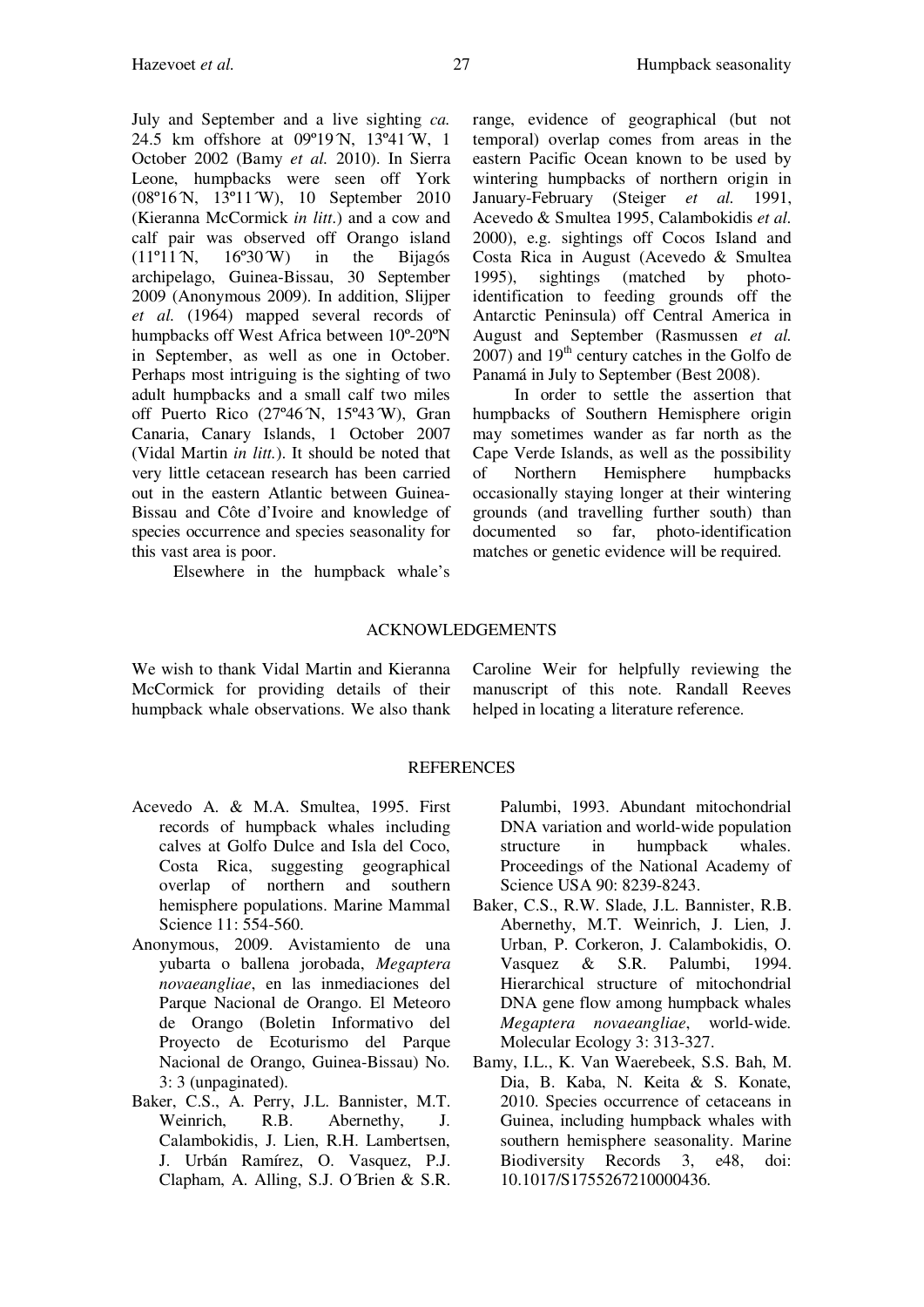- Best, P.B., 2008. Nineteenth-century evidence for the Golfo de Panama as a migratory destination for southern humpback whales, including the first mention of singing. Marine Mammal Science 24: 737-742.
- Calambokidis, J., G.H. Steiger, K. Rasmussen, J. Urbàn R., K.C. Balcomb, P.L. de Guevara P., M. Salinas Z., J.K. Jacobsen, C.S. Baker, L.M. Herman, S. Cerchio & J.D. Darling, 2000. Migratory destinations of humpback whales that feed off California, Oregon and Washington. Marine Ecology Progress Series 192: 295- 304.
- Clapham, P.J. & J.G. Mead, 1999. *Megaptera novaeangliae.* Mammalian Species 604: 1-9.
- Hazevoet, C.J. & F.W. Wenzel. 2000. Whales and dolphins (Mammalia, Cetacea) of the Cape Verde Islands, with special reference to the Humpback Whale *Megaptera novaeangliae* (Borowski, 1781). Contributions to Zoology 69: 197- 211.
- Pomilla, C. & H.C. Rosenbaum, 2005. Against the current: an inter-oceanic whale migration event. Biology Letters 1: 476-479.
- Punt, A.E., N.A. Friday & T.D. Smith, 2006. Reconciling data on the trends and abundance of North Atlantic humpback whales within a population modelling framework. Journal of Cetacean Research and Management 8: 145-159.
- Rasmussen, K., D.M. Palacios, J. Calambokidis, M.T. Saborío, L. Dalla Rosa, E.R. Secchi, G.H. Steiger, J.M. Allen & G.S. Stone, 2007. Southern hemisphere humpback whales wintering off Central America: insights from water temperature into the longest mammalian migration. Biology Letters 3: 302-305.
- Reeves, R.R., S.L. Swartz, S.E. Wetmore & P.J. Clapham, 2001. Historical occurrence and distribution of humpback whales in the eastern and southern Caribbean Sea, based on data from American whaling logbooks. Journal of Cetacean Research and Management 3: 117-129.
- Reiner, F., M.E. dos Santos & F.W. Wenzel, 1996. Cetaceans of the Cape Verde archipelago. Marine Mammal Science 12: 434-443.
- Rizzo, L.Y. & D. Schulte, 2009. A review of humpback whales´ migration patterns worldwide and their consequences for gene flow. Journal of the Marine Biological Association of the United Kingdom 89: 995-1002.
- Rosenbaum, H. & T. Collins, 2006. The ecology, population characteristics and conservation efforts for humpback whales (*Megaptera novaeangliae*) on their wintering grounds in the coastal waters of Gabon. Bulletin of the Biological Society of Washington 12: 425-433.
- Slijper, E.J., W.L. van Utrecht & C. Naaktgeboren, 1964. Remarks on the distribution and migration of whales, based on observations from Netherlands ships. Bijdragen tot de Dierkunde 34: 3- 93.
- Smith, T.D. & D.G. Pike, 2009. The enigmatic whale: the North Atlantic humpback. NAMMCO Scientific Publications 7: 161-178.
- Smith, T.D. & R.R. Reeves, 2010. Historical catches of humpback whales, *Megaptera novaeangliae*, in the North Atlantic Ocean: estimates of landings and removals. Marine Fisheries Review 72 (3): 1-43.
- Steiger, G.H., J. Calambokidis, R. Sears, K.C. Balcomb & J.C. Cubbage, 1991. Movements of humpback whales between California and Costa Rica. Marine Mammal Science 7: 306-310.
- Stevick, P.T., J. Allen, P.J. Clapham, N. Friday, S.K. Katona, F. Larsen, J. Lien, D.K. Mattila, P.J. Palsbøll, J. Sigurjónsson, T.D. Smith, N. Øien & P.S. Hammond, 2003. North Atlantic humpback whale abundance and rate of increase four decades after protection from whaling. Marine Ecology Progress Series 258: 263-273.
- Stevick, P.T., M.C. Neves, F. Johansen, M.H. Engel, J. Allen, M.C.C. Marcondes & C. Carlson, 2010. A quarter of a world away: female humpback whale moves 10 000 km between breeding areas. Biology Letters doi:10.1098/rsbl.2010.0717.
- Stone, G.S., L. Floréz Gonzalez & S. Katona, 1990. Whale migration record. Nature 346: 705.
- Townsend, C.H., 1935. The distribution of certain whales as shown by logbook